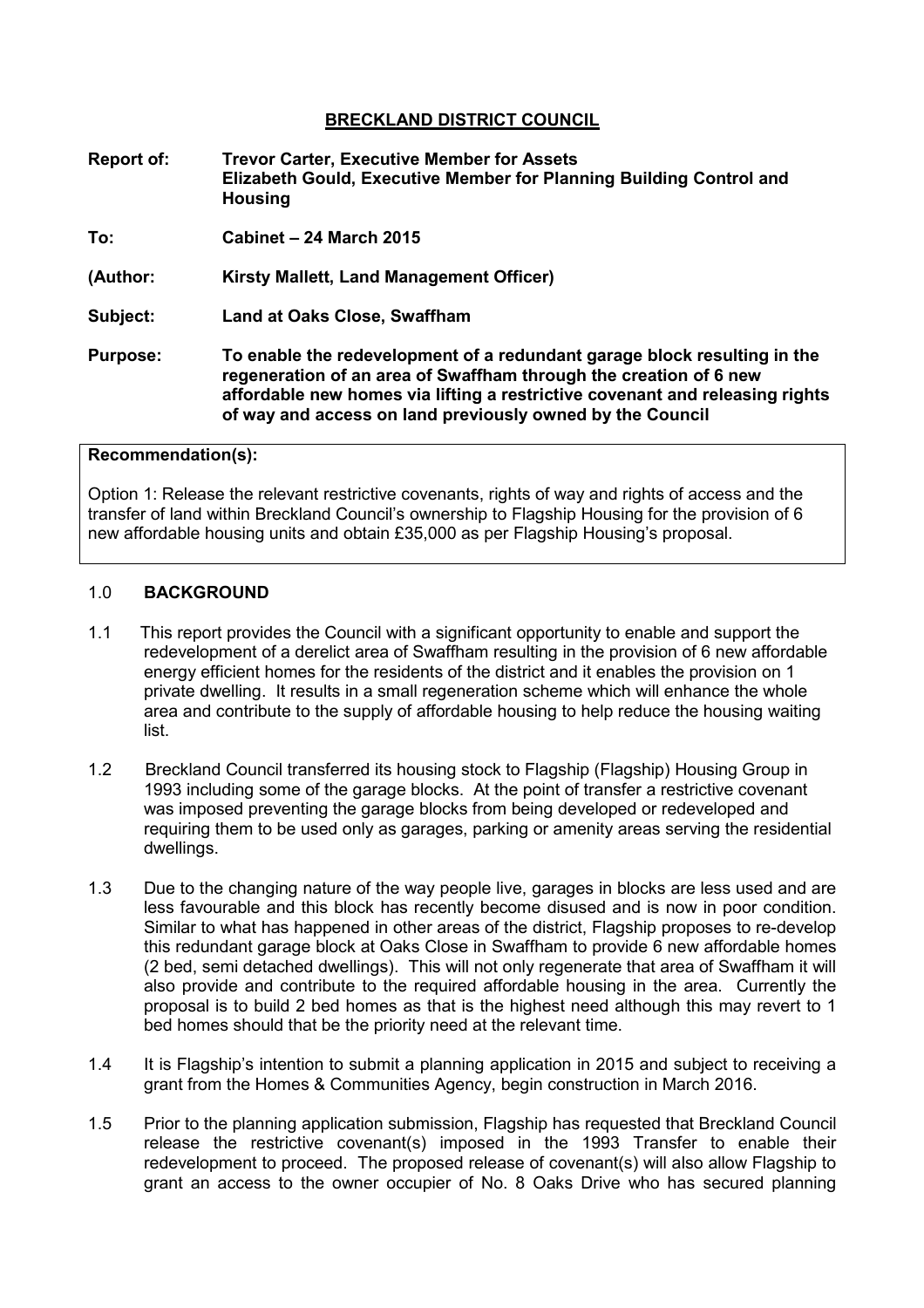permission to build a new private dwelling in their rear garden. Thus creating another new dwelling in the area.

- 1.6 To enable this new development to occur a small parcel of land (designated as highway land) still owned by the Council needs to be transferred to Flagship.
- 1.7 The Council's valuation based on Flagship's proposals is as follows:
	- (1) release the restrictive covenant(s) for the redevelopment of the redundant garage block and (2) transfer the small area of land together is £60,000.
	- (3) provide new access to the proposed private dwelling is £40,000.
	- Therefore the total value relating to Flagship's proposals is £100,000.
- 1.8 Flagship obtained an independent valuation for (3) which was £35,000 and this has been confirmed by the Council's Valuer as an acceptable sum for (3). Thus the total valuation stands at £95,000.
- 1.9 Flagship's proposal includes a financial summary which identifies that in order to make the scheme viable for a Homes & Communities Agency (HCA) funding bid Flagship are unable to pay more than £35,000 for all of (1), (2) and (3) above. Therefore Flagship will contribute £35.000 only for the all of (1), (2), and (3) in total.
- 1.10 In exchange of foregoing £60,000 the Council is supporting and enabling the following to occur:
	- The regeneration of a derelict garage block with the delivery of 6 new 2 bed (semi detached) affordable homes for rent within Swaffham to meet the affordable housing needs in that area.
	- Delivery of 1 new private dwelling.
	- An increase in Council Tax revenue and potential New Homes Bonus to support further development of this nature.
	- New development on previously developed land.
- 1.11 The Flagship appraisal confirms that new affordable unit will cost £139,200 to construct. These new homes will meet the Code for Sustainable Homes Level 4 and Lifetime Homes standards which will ensure energy efficiency and flexibility of living for Breckland's residents.
- 1.12 By their very nature garage site redevelopments have high inherent costs that make them less viable than Greenfield sites due to demolition (possible safe removal of asbestos), breaking out of concrete hardstanding, ground remediation, reconfiguration of services and provision of displaced parking to existing households. Even with borrowing and an HCA grant scheme such as these can still be unviable.
- 1.13 There is a pressing need to resolve this matter as the owner-occupier of the private dwelling has suffered delays whilst Flagship and Breckland negotiated over the valuation. The private owner-occupier has contractors on stand-by to start this new build.

## 2.0 **OPTIONS**

2.1 **Option 1:** Release the relevant restrictive covenants, rights of way and rights of access and the transfer of land within Breckland Council's ownership to Flagship Housing for the provision of 6 new affordable housing units and obtain £35,000 as per Flagship Housing's proposal. In taking this option the Council foregoes £60,000 in exchange for the wider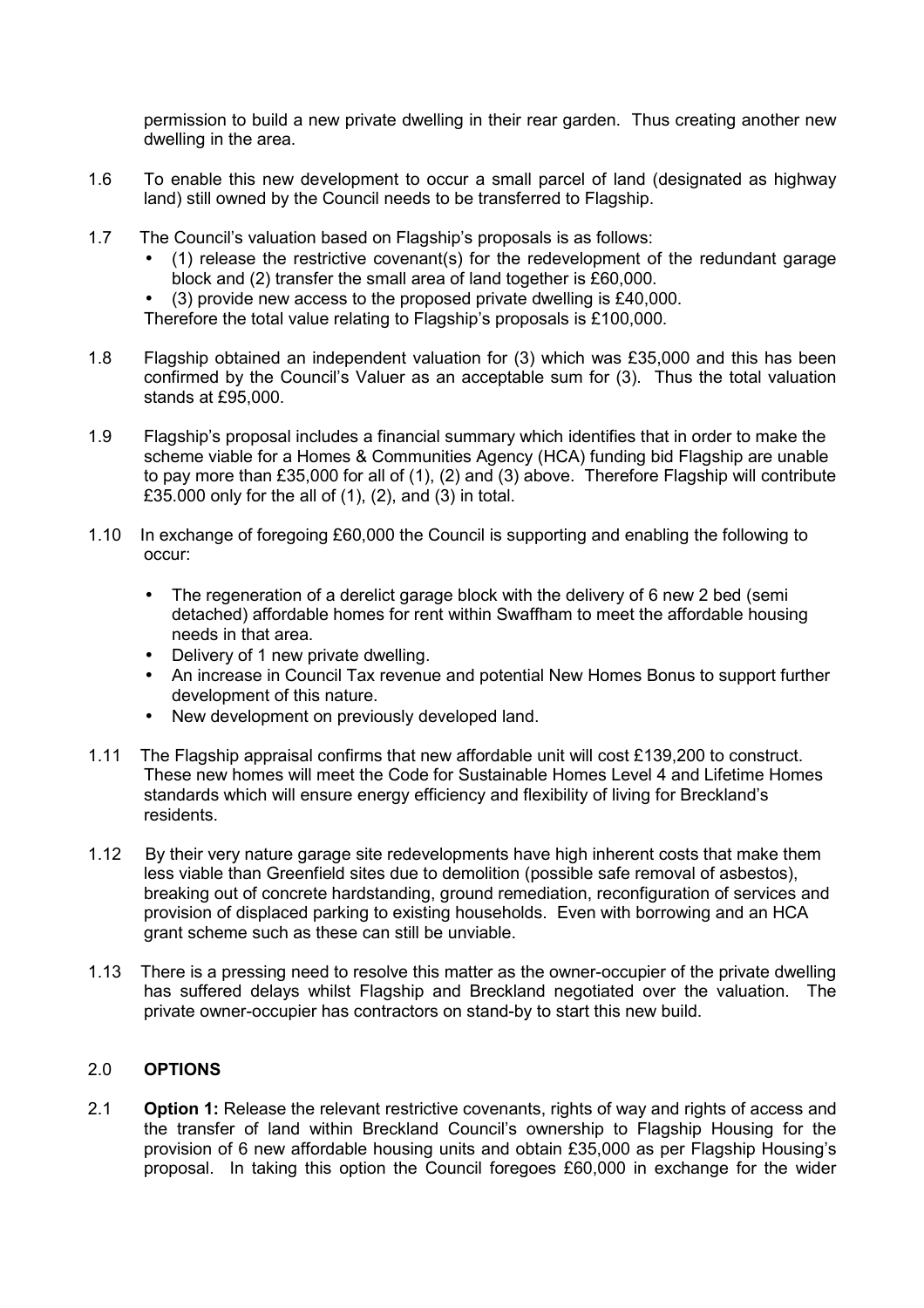regeneration and housing supply benefits that are created in that area.

- 2.2 **Option 2:** Release the relevant restrictive covenants, rights of way and rights of access and the transfer of land within Breckland Council's ownership to Flagship Housing for the provision of 6 new affordable housing units for £95,000.
- 2.3 **Option 3:** To release the restrictive covenant for the rights of way and rights of access to facilitate the access to No. 8 Oaks Drive only for the sum of £35,000 and defer the request for the re-development of the garages to a later date once Flagship have secured planning permission.
- 2.4 **Option 4:** Do nothing.

#### 3.0 **REASONS FOR RECOMMENDATION(S)**

- 3.1 The following reasons support **Option 1**:
	- Enable the provision of 6 much needed affordable housing units. Flagship has confirmed that 100% of these units will at first be let to people on the Breckland Council housing waiting list. Flagship has confirmed that they are unable to pay anything more than £35,000, else the scheme is unviable.
	- This will allow the re-development of a redundant, derelict garage block (subject to planning permission) and makes better use of sites that are presently prone to anti-social behaviour.
	- Provision of energy efficient housing.
	- Enables development of one new private residential unit.
	- There are currently approximately 2,500 households across the entire waiting list for Breckland with approximately 550 households in the priority bands of Gold and Silver (being those in most need of re-housing).
	- Flagship has indicated that they have previously found it uneconomical to proceed to development in the Breckland area as it was unviable to do so. As a result Flagship has been developing out of the area which is not assisting the Breckland waiting list.
	- An increase in Council Tax revenue and potential New Homes Bonus to support further development of this nature.

#### 4.0 **EXPECTED BENEFITS**

- 4.1 As per all the items listed in section 3.0 above.
- 4.2 Generate a capital receipt for the Council.

#### 5.0 **IMPLICATIONS**

#### 5.1 **Carbon Footprint / Environmental Issues**

5.1.1 It is the opinion of the Report Author that there are no implications.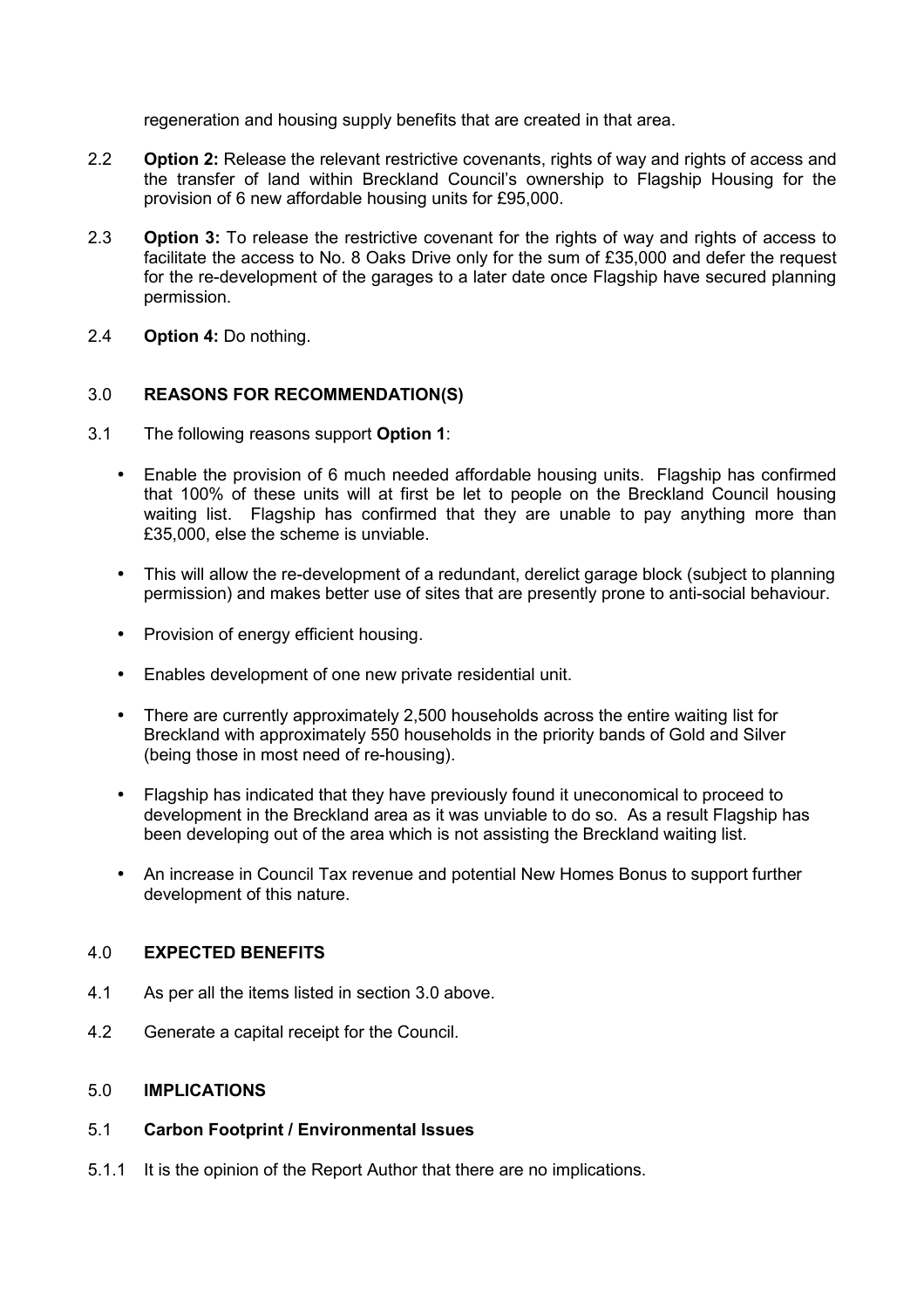## 5.2 **Constitution & Legal**

5.2.1 It is the opinion of the Report Author that there are no implications.

#### 5.3 **Contracts**

5.3.1 A Deed of Release will be required.

#### 5.4 **Corporate Priorities**

5.4.1 Pride in Breckland and Developing Stronger Communities.

#### 5.5 **Crime and Disorder**

5.5.1 It is the opinion of the Report Author that there are no implications.

#### 5.6 **Equality and Diversity / Human Rights**

5.6.1 It is the opinion of the Report Author that there are no implications.

#### 5.7 **Financial**

5.7.1 Proforma B attached

#### 5.8 **Health & Wellbeing**

5.8.1 It is the opinion of the Report Author that there are no implications.

#### 5.9 **Risk Management**

5.9.1 There is a risk with option 2.3 above. To release the restrictive covenant(s) to facilitate the access to No. 8 Oaks Drive only is likely to impact on the legal formalities i.e. only releasing the covenant(s) from part of the land when the whole extent of the land is registered under one title. We will need to make sure that the legal documentation ensures the restrictive covenants are still enforceable on the remaining land to protect Breckland Council as the Covenantor and therefore requiring Flagship to approach Breckland at a later date to redevelop the redundant garage block.

## 5.10 **Staffing**

5.10.1 It is the opinion of the Report Author that there are no implications.

#### 5.11 **Stakeholders / Consultation / Timescales**

5.11.1 Consultation with the Ward Representatives.

#### 6.0 **WARDS/COMMUNITIES AFFECTED**

- 6.1 Swaffham
- 7.0 **ACRONYMS**